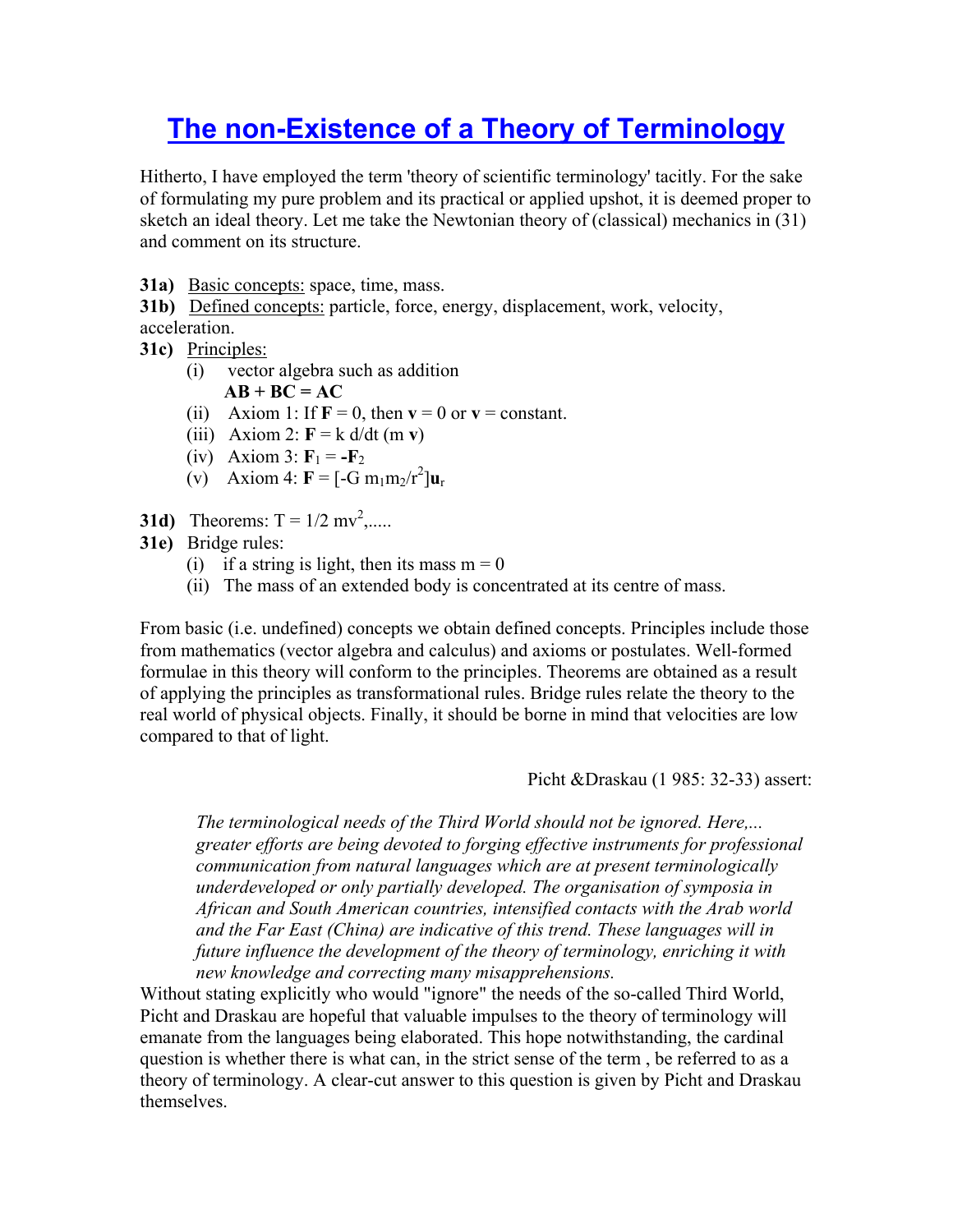*It would be going too far at present to postulate the existence of a generally recognised basis for the theory of terminology, although there is no doubt that the same basic elements may be discerned, in one form or another, in the attitude of all the movements and schools of thought.*

Picht & Draskau (1985: 31)

There is, therefore, no theory of terminology. From this lack of a well-ground theory of terminology issues a plethora of *ad hoc* approaches to terminological elaboration. The approaches are characterisable as:

- (a) language identity-preserving principles
- (b) sememic or conceptual methods
- (c) expression formation methods in the language concerned

**32)** Earlier TUKI term Current TUKI term Gloss

- (d) affix-inventing moves
- (e) source-defining for expressions

Criteria for terminology are not treated systematically and yet terminological elaboration is essentially PEGITOSCA-optimisation. *ad hoc* approaches to terminological elaboration brings with it the unfortunate transient nature of many suggested terms. A quick comparison of TUKI terms published in BAKITA (1976, 1978, 1980) with terms in TUKI (1990) reveals that many suggested terms have either been changed or discarded altogether. In (32) the transient nature of terms in Kiswahili is brought to light.

| elimumwili      | anatomia        | 'anatomy'         |
|-----------------|-----------------|-------------------|
| tonoradi        | atomu           | 'atom'            |
| hamirojo        | kabohidrati     | 'carbohydrate'    |
| chembe          | seli            | 'cell'            |
| chembeuzi       | selulose        | 'cellulose'       |
| umbijani        | klorofili       | 'chlorophyll'     |
| kisadifu        | jene            | 'gene'            |
| uzaosafu        | spishi          | 'species'         |
| kiinichembe     | nuklia          | 'nucleus'         |
| kipeleanguvu    | -nururishi      | 'radioactive'     |
| -safu           | jenusi          | 'genus'           |
| insekta         | mdudu           | 'insecta'         |
| mimbapweke      | pathenojenesisi | 'parthenogenesis' |
| peteo           | spektra         | 'spectrum'        |
| kiungo          | organi          | 'organ'           |
| wikizangaomwili | chanjo          | 'vaccination'     |
| nguvu           | nishati         | 'energy'          |
| fusi            | sementi         | 'cement'          |
| chocheo         | homoni          | 'hormone'         |
| mgwangwajuko    | albino          | 'albino'          |
|                 |                 |                   |